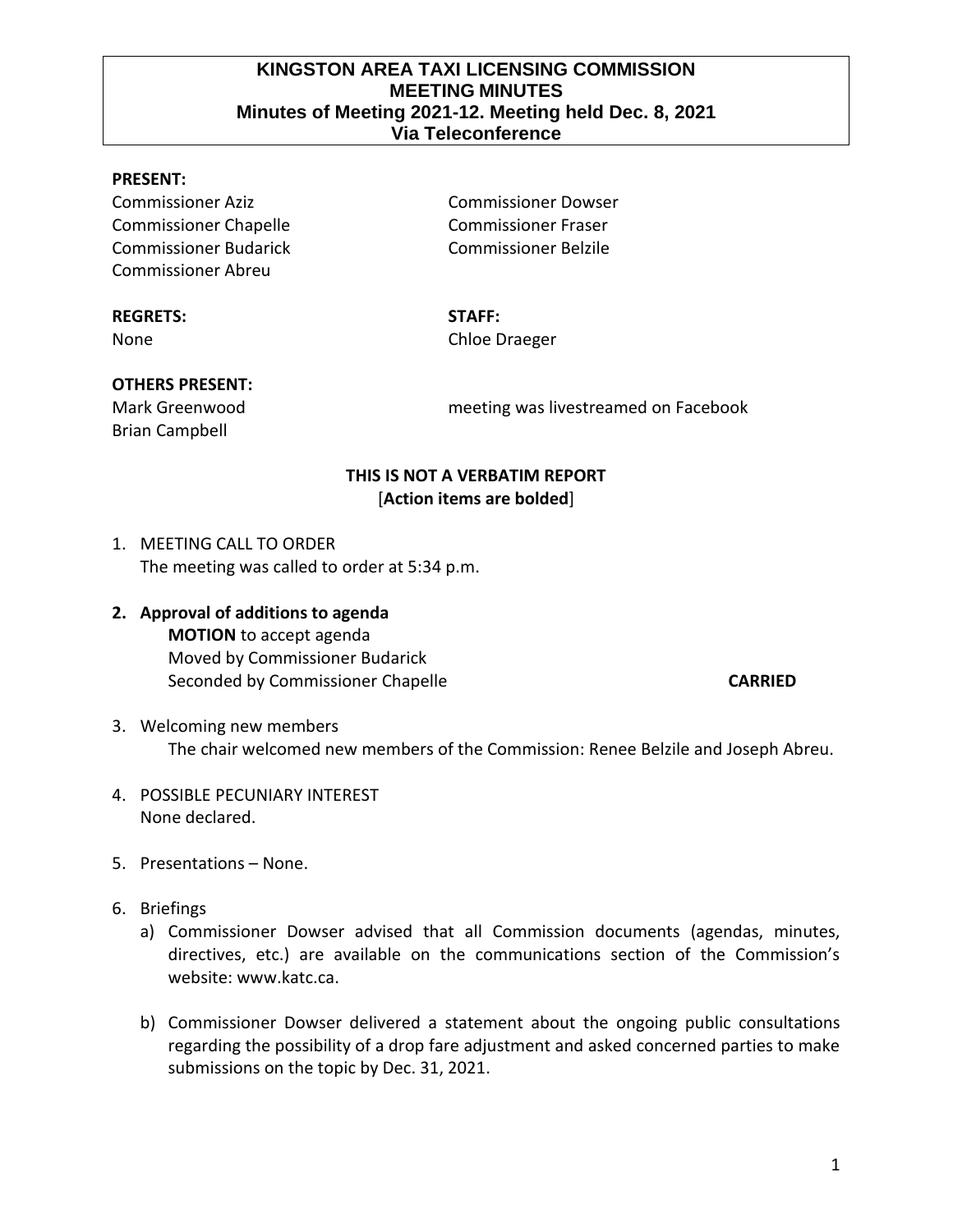## **KINGSTON AREA TAXI LICENSING COMMISSION MEETING MINUTES Meeting 2021-12 — December 8, 2021**

- c) Commissioner Aziz reported on the status of legal proceedings against commercial rideshare drivers. She stated that charges have been withdrawn and that the Commission is working with the City of Kingston and Loyalist Township to appropriately regulate ridesharing companies.
- 7. Motions of congratulations and recognition Commissioner Dowser offered the Commission's congratulations to Tammy Labelle and Wilfranc Sainval, who have been awarded new accessible taxi plates.
- 8. Reports:

Commissioner Dowser introduced a report about the possible drop fare change and affirmed that no final decision was to be made at that meeting. He also confirmed that the committee struck to discuss the matter would be holding four public Zoom meetings before Dec. 31, 2021.

## **9. Miscellaneous business**

- a. That the Commission has issued accessible taxi plates as follows: -Tammy Labelle, a duly licensed taxicab operator, be issued plate A107 -Wilfranc Sainval, a duly licensed taxicab operator, be issued plate A108
- b. Commissioner Dowser presented regarding the adoption of a social media policy.
- c. Commissioner Dowser reminded prospective applicants that the Commission must receive the full results of a CPIC criminal background check before processing the renewal of their operators' license.
- d. Commissioner Dowser moved to remove the dormant plates directive (of August 2021) from the Commission's docket.

**MOTION** to strike down dormant plates directive Moved by Commissioner Dowser Seconded by Commissioner Fraser **CARRIED**

e. Commissioner Dowser presented a new seal and logo for the Commission.

**MOTION** to adopt version #2 (with amendment) as the Commission's logo and seal Moved by Commissioner Dowser Seconded by Commissioner Aziz **CARRIED**

#### **10. New motions**

a. That the procedure of the Commission be waived to allow Motion 21-118 to be given its first, second, and third reading. **Motion 21-118 re: Administration and Enforcement Fee, and Drop Rate (Base Fare).**

**First reading** Moved by Commissioner Aziz